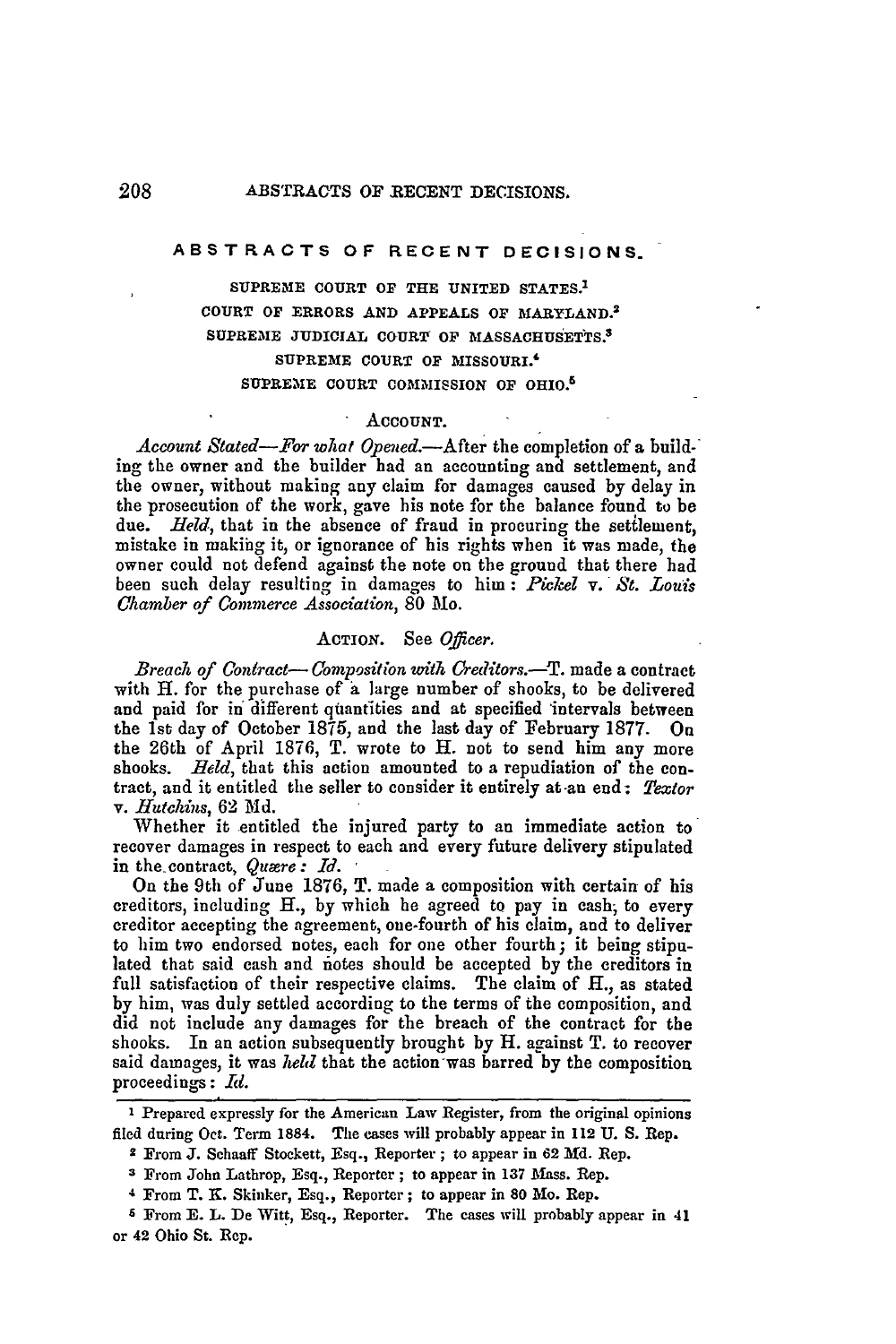*Conspiracy- Obtaining Judgment in other State.-No* action lies by A. against B. for conspiracy between B. and C. in obtaining a judgment against A. in an action brought in a court of another state having jurisdiction of the subject-matter and of the parties, in which A. appeared and answered, but was defaulted, which judgment remains in full force, and to satisfy which A.'s property in that state was sold: *Engstrom v. Sherb~urn,* 137 Mass.

# ADMIRALTY.

*Charter-Party-Stipulation, as to* Sailing.-The words of the charterparty were "now sailed, or about to sail, from Benizof, with cargo, for Philadelphia." *Held*, to require that the vessel was already loaded, whether she had "sailed" or was only "about to sail:" The Wickham, **S. C.** U. **S.,** Oct. Term, **1884.**

## **AGENT.** See *Evidence.*

#### **ASSIGNMENT.**

*Tort-Assignment of Cause of Action.-A* cause of action against a railroad company arising under the forty-third section of the Railroad Law, for double damages for the killing of live stock, cannot be assigned so as to invest, the assignee with the right to sue: *Snyder* v. *Wabash, St. L. & Pac. Ry. Co.,* **80** Io.

## BAILMENT.

*Storage-Property subject to Mortgage-Liability of Mortgagee.*--If a mortgagor in possession of personal property removes and stores it with a third person, who has no actual notice of the mortgage, which is recorded, the mortgagee, who afterwards is informed of the removal and storing, and expresses no disapproval of the same, is not liable to such person for the charges for storage, although the storage is necessary for the preservation of the property, but may maintain an action against him for its conversion: *Storms v. Smith,* 137 Mass.

#### BANK.

*Collateral Security for Note-Lien for General Balance.-A* savings bank has no lien upon the surplus proceeds of the sale of stock, held as collateral security for the payment of a promissory note, for the general balance due from the maker of the note: *Brown v. New Bedford Inst.,* **137** Mass.

# BILLS **AND NOTES.**

*Alteration-Agreement.-A* material alteration in a note, made in accordance with an agreement between the maker and payee, does not avoid the note as to the maker, although the change was made some time after the agreement and without knowledge on the part of the maker that the agreement had been made effective by the actual alteration of the note: *Wardlow v. List,* 41 or 42 Ohio St.

# COMMON CARRIER.

*Railroad-Excursion Ticket.-Expulsion of Passenger.-The* appellant purchased of an agent of the appellee at a reduced rate of fare an excursion ticket, to be used, between the stations designated, within three days. including the day of sale. He made the journey in one VoL. **XXXIII.-27**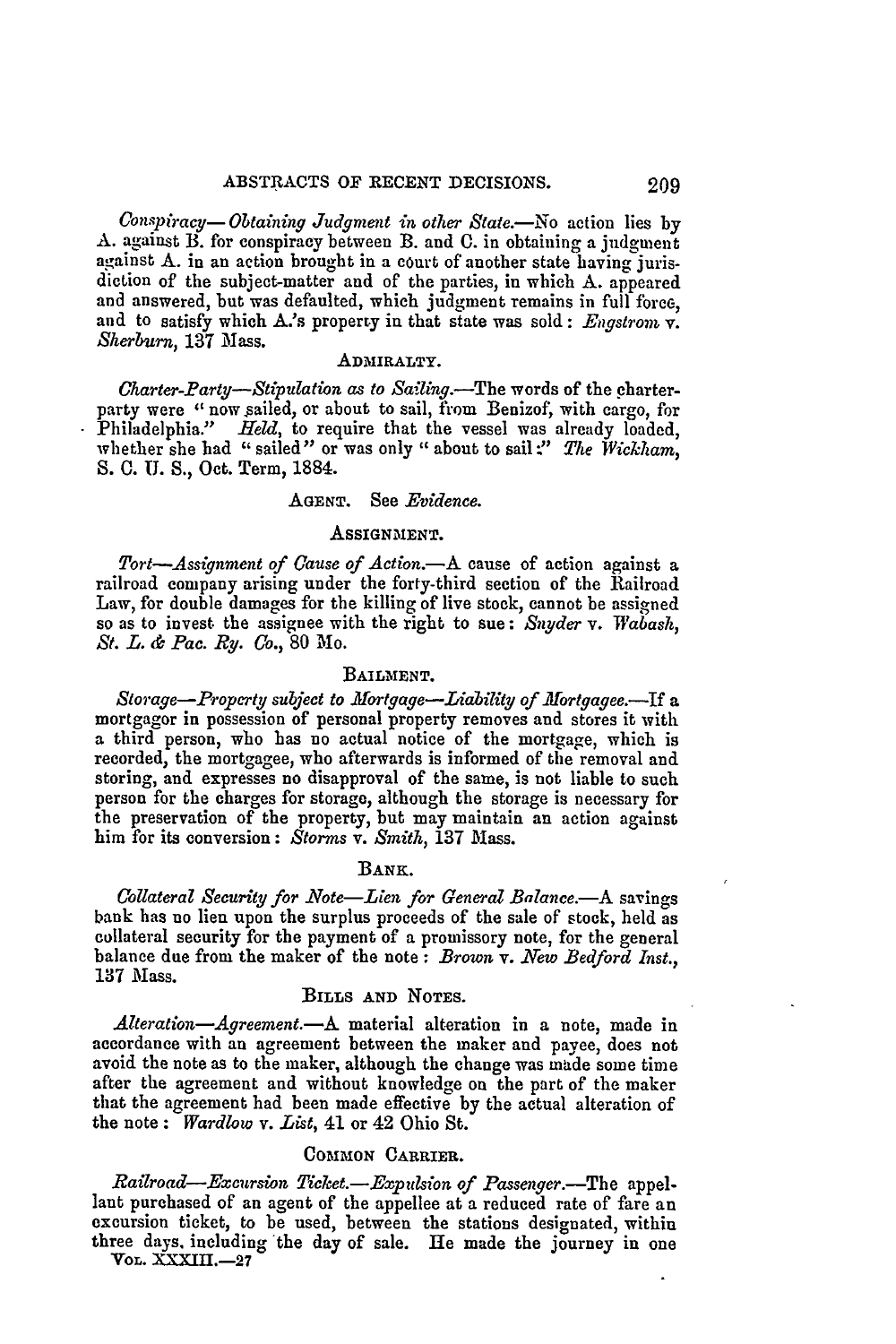# 210 ABSTRACTS OF RECENT DECISIONS.

direction, and after the expiration of the time limited, be attempted to return on the ticket, which the conductor declined to receive for his passage, and upon his refusal to pay the fire demanded, **he** was expelled from the train. In an action against the railroad company to recover damages for such expulsion, it was *held* that the plaintiff's rights were limited **by** the ticket, and he was rightly required to leave the train upon refusing to pay the fare demanded; and after being expelled he had no right to be readmitted except upon payment of full fare for the whole distance: *Pennington v. Phila., Wil. and Balt. Rd. Co.,* 62" **Md.**

# **CONFLICT** OF LAWS. See *Corporation.*

# CONSPIRACY. See *Action.*

# CONSTITUTIONAL LAW. See *International Law.*

*Regulation of Commerce-Duly of fifty cents for each Foreign Passenger.-The* Act of Congress of August 3d, 1882, "to regulate immigration," which imposes upon the owners of steam or sailing vessels who shall bring passengers from a foreign port into a port of the United States a duty of fifty cents for every such passenger not a citizen of this country, is a valid exercise of the power to regulate commerce with foreign nations: *Head Money Cases,* S. C. U. **S.,** Oct.' Term, 1884.

Though the previous cases in this court on that subject related to state statutes only, they held those statutes void on the ground that authority to enact them was vested exclusively in Congress by the constitution, and necessarily decided that when Congress did pass such a statute, which it has done in this case, it would be valid : *Id.*

The contribution levied on the shipowner by this statute is designed to mitigate the evils incident to immigration from abroad by raising a **fund** for that purpose, and it **is** not, in the sense of the constitution, a tax subject to the limitations imposed by that instrument on the general taxing power of Congress : *Id.*

#### **CORPORATION.**

*Mortgage of Charter-Exemption from Taxation.-An* act incorporating a railroad company authorized a mortgage of its "charter and works" and exempted it from certain taxation. After a foreclosure sale under such a mortgage and a reorganization of the company, *Held,* that the franchises embraced in the mortgage were limited to those which had been granted as appropriate to the construction, maintenance, operation and use of the railroad as a public highway and the right to make profit therefrom; that the exemption from taxation did not extend to the reorganized corporation, and that the right of the purchasers at a sale under the mortgage to organize as a corporation, even if it had been conferred in express terms in the charter, would be a right to so organize according to such laws as might be in force at the time of the actual organization, and subject to such limitations as they might impose: *Memphis Railroad Co. v. Commissioners,* S. C. U. *S.,* Oct. Term, **1884.**

*Foreign Corporation- Suit by-?eceiver-Dhssolution.-A* fire insurance company incorporated under the laws of Pennsylvania is entitled to bring an action.in a Maryland court, for the use of the receiver of such company, to recover ftom a Maryland policy holder assessments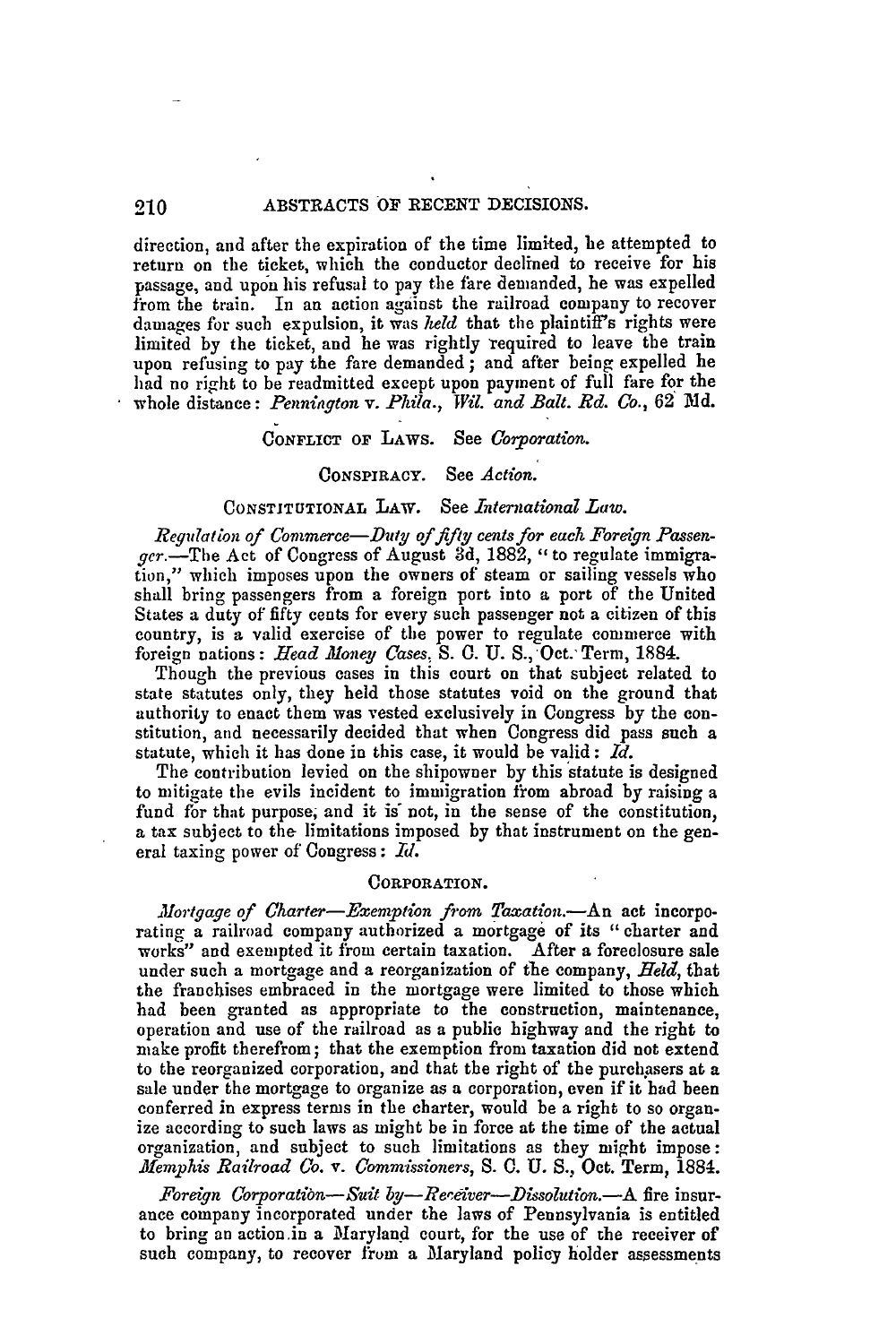upon his premium note where the suit is not brought **by** such receiver in his official capacity: *Lycoming Fire Ins. Co. v. Langley*, 62 Md.

Although it is settled law that a corporation must dwell in the place of its creation, and cannot migrate to another sovereignty, yet it may do business in all places where its charter allows and local laws do not forbid ; and in the absence of such prohibition by local laws, may institute suits in the courts of states other than those under whose laws it has been established: *Id.*

**By** the decree of a court in Pennsylvania a receiver was appointed for a fire insurance company created under the laws of that state. The decree also declared the company to be dissolved, but at the same time it'referred to the act of assembly under which it was passed. That act provided that when an insurance corporation is dissolved the court decreeing such dissolution may appoint a receiver to take charge of its effects and collect the debts and property due and belonging to **it,** "with power to prosecute and defend suits *in the name of the corporation,* or otherwise, and to do all other acts which might be done by such corporation, if in being, that are necessary for the final settlement of the unfinished business of the corporation." In an action in Maryland brought in the name of the corporation for the use of the receiver, it was *held* that the decree of dissolution was no bar to the action **:** *Id.*

#### **DAMAGES.** See *Egnity.*

### **EQUITY.**

*Jurisdiction-Trespass-Damages.- .A* court of equity has no inherent power to ascertain the amount of damages by reason of tortious acts unattended by profits to the wrongdoer. There must be some joint interest, or interest in common of the parties in the property for a court of equity to assess the damages: *Atlantic, &c., Coal Co.* v. *.Marland Coal Co.,* **62 Md.**

In a case of trespass where no such relations exist, there is no ground upon which a court of equity can set up any other rule of damages than that which prevails at law: *Id.*

The right to maintain the action of *guare clausumfregit* exists in this state, whether the defendant committed the trespass unwittingly, or wilfully and wantonly: *Id.*

The owner of adjoining property is held to know the boundaries between him and his neighbor. If he has made a mistake *bona fide* as to his title or boundaries, in mining coal, the lowest measure of damages applicable is the value of the coal immediately upon its conversion into a chattel, without abatement of the cost of severance: *Id.*

If the trespass has been committed through negligence or design, punitive damages in addition may be recovered: *Id.*

An unwitting trespasser, merely as such, could not change the amount of his liability by simply changing the forum. No lower measure of damages for trespasses not negligent nor wilful could be substituted in equity for that fixed at law on general principles for such trespasses: *Id.*

# ERRORS AND **APPEALS.**

*The Opinion not* a *part of the Record.-Rule* 8, sect. 2, of the Supreme Court of the United States requiring a copy of any opinion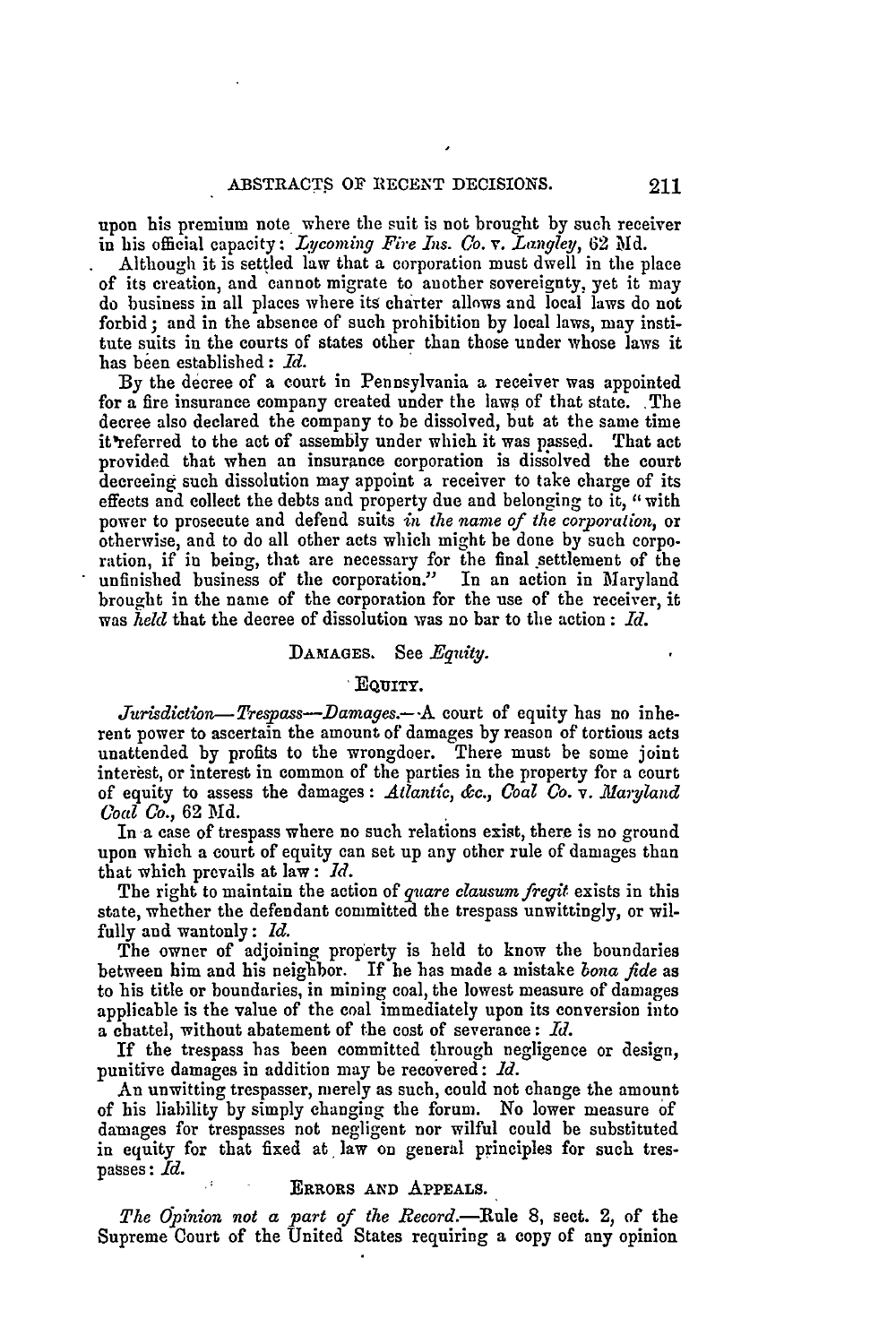that is filed in a cause to be annexed to and transmitted with the record, on a writ of error or appeal, does not make the opinion a part of the record : *Enaland v. Gebhardt, S.* **0.** U. S., Oct. Term, 1884.

#### ESTOPPEL.

*Cosent to building of Wall-AMistake of Fact.-If* A. is informed by B., who owns land adjoining that of A., that B. proposes to erect a wall on his own land at his own expense, and A. assents that the wall shall be built according to the line of B.'s land as established by the survey of **C.,** A. is not estopped to maintain a writ of entry against B., after the wall has been built, for land erroneously included in such survey, if, in assenting to the building of the wall, he acted under a mistake of fact, and not with intent to mislead B.: *Proctor* v. *Putnam Mach. Co.,* **137** Mass.

#### EVIDENCE.

*Agent's Declarations and Verbal Acts.-The* declarations of an agent are admissible as evidence against his principal only when made while transacting the business of the principal and as a part of the transaction which is the subject of inquiry. Hence, where the baggage-master of a railway company, while away from the baggage-room of the company and engaged in the transaction of his private business on his own premises, gave directions to a stranger with reference to the delivery of baggage, *Held,* that they were not binding on the company: City *of Chillicothe v. Raynard,* **80** Mo.

#### EXECUTORS AND **ADMINISTRATORS.**

*Executor as Trustee.*—The fact that the same person is both trustee and executor under the will, will not operate to enlarge, transpose or transfer the powers from one capacity **to** the other, but the powers assigned to each capacity must be executed by the party in the capacity to which the powers are assigned: *Long v. Long,* **62** *Md.*

## **HUSBAND AND WIFE.**

*Disappearance of Husband-Presumption of Death-Partition-Paymeat of Share to Administrator-Presumption of Payment to Wife for her Sutport.-In* 1864, Henry First, then a resident of Knox county, Ohio, absconded, deserting his wife and four children, and nothing was ever heard of him in that community until he reappeared in 1880. In 1873 land in said county belonging to him, in common with others, was partitioned at suit of co-tenants, and his share of the proceeds came to the custody of Brent, the clerk of the Common Pleas. In 1879. with his wife's assent, the probate court appointed Bennett administrator of W. H. First, supposing that to be the true name of the absentee, and **he** collected from Brent \$174.21, the said proceeds of said partition. In October 1880, First demanded said sum from Brent, and on his refusal to pay, brought suit. *Held:* 1. In the absence of a showing to the contrary, the presumption, from the facts stated, is that the money was paid to the wife, who was entitled to a year's support, on the supposition that her husband was dead. 2. As she was entitled to support out of his property during his life, First's conduct estops him from claiming that the payment to her was unauthorized: *Brent v. First,* 41 or 42 Ohio St.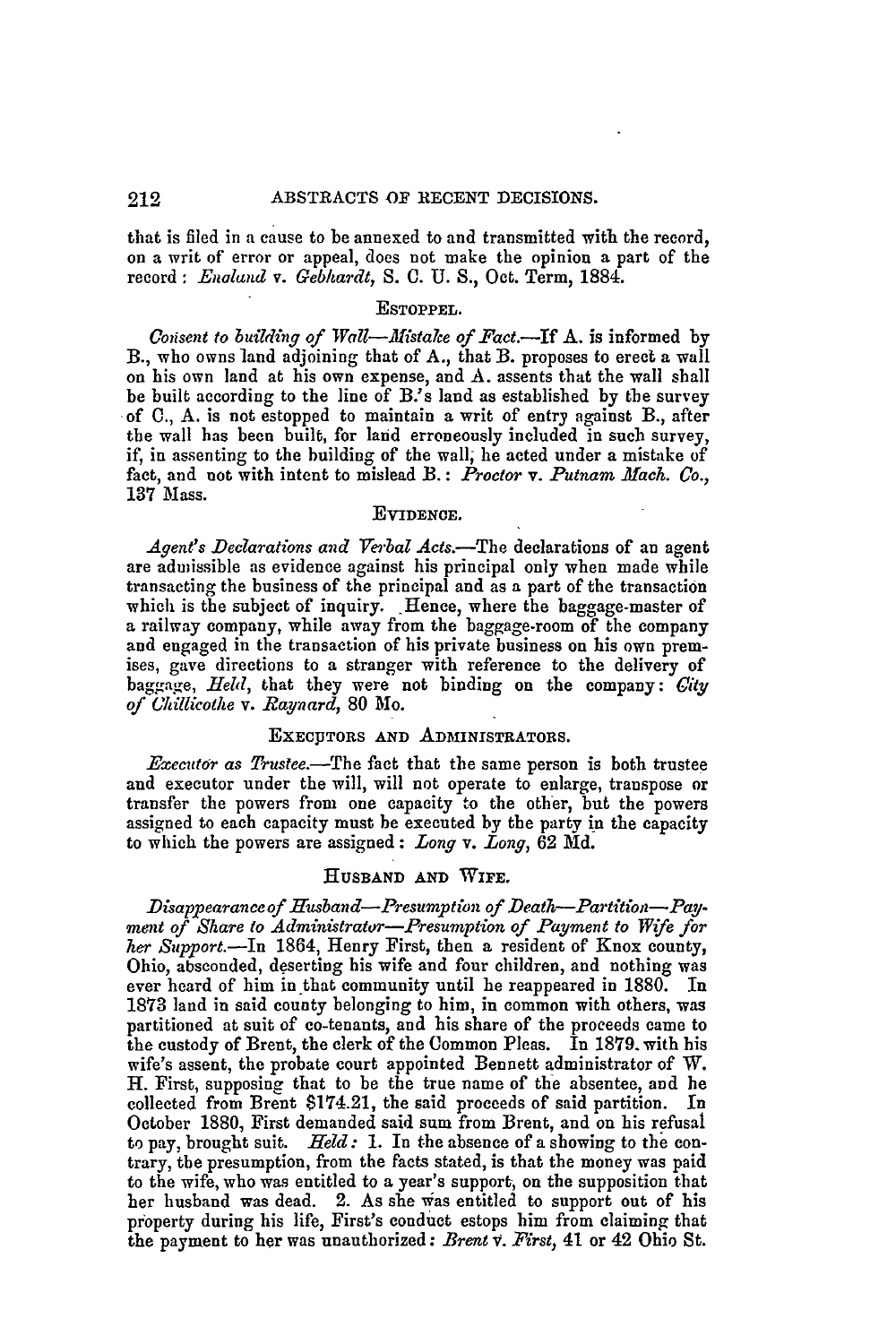#### **INFANT.**

*Suit -Prochein Ami-Attorey-Appeal- Costs.-An* infant brought .a suit by her *prochein ami,* in a court of law. Afterwards she employed an attorney and requested him to dismiss the suit, which was accordingly done. **A** motion was subsequently made in the name of the infant by her *prochein ami,* asking the court to strike out the entry of "off," which had been made in the case, and reinstate it on the docket for trial. On appeal from the order of the court overruling this motion, it was *held:* 1. That the infant, until she reached the age of twenty-one years, was incompetent to appoint an attorney or to take any step in the suit which could bind her rights. 2. That the appointment of an attorney by her being nugatory, his dismissal of the suit was simply void. 3. That the court below was therefore in error in refusing to reinstate the case. 4. That an appeal could **be** taken from such refusal. 5. That it was not in the power of the infant, after attaining the age of twenty-one years, to ratify and approve the act of her attorney. Where an infant sues by *prochein ami*, the latter is the only person who is authorized to prosecute the suit, and is responsible for the costs. While it is competent for the court, after the infant has arrived at the age of twenty-one years, to discharge the *prochein ami,* and give the infant control over her suit, it must make such equitable order as will protect the *prochein ami* from costs already incurred and relieve her from liability in the future: *Wainwright* v. *Wilkinson,* 62 **Md.**

#### **INTERNATIONAL** LAW.

*Enforcement of Treaty-Effect of Act of Congress upon same.-A* treaty is primarily a compact between independent nations, and depends for the enforcement of its provisions on the honor and the interests of the governments which are parties to it. If these fail, its infraction becomes the subject of international reclamation and negotiation, which may lead to war to enforce them. With this judicial courts have nothing to do: *Head Money Cases,* S. C. U. **S.,** Oct. Term, 1884.

But a treaty may also confer private rights on citizens or subjects of the contracting powers which are of a nature to be enforced in a court of justice, and which furnishes a rule of decision in such cases. The Constitution of the United States makes the treaty, while in force, a part of the supreme law of the land in all courts where such rights are to be tried: *Id.*

But in this respect, so far as the provisions of a treaty can become the subject of judicial cognisance in the courts of the country, they are subject to such acts as Congress may pass for their enforcement, modification or repeal: *Id.*

# **JUDGMENT.** See *Action.*

# **LIMITATIONS, STATUTE OF.**

*Foreign Cause of* Action.-Whether a suit brought in one state on a cause of action originating in another state is barred **by** limitation, is to be determined **by** the law of the state where the suit is brought: *Stirling v. Winter,* **80** Mo.

## **MORTGAGE.** See *Bailment.*

*Collateral Security-Renewal of Debt without consent of Mortgagor.*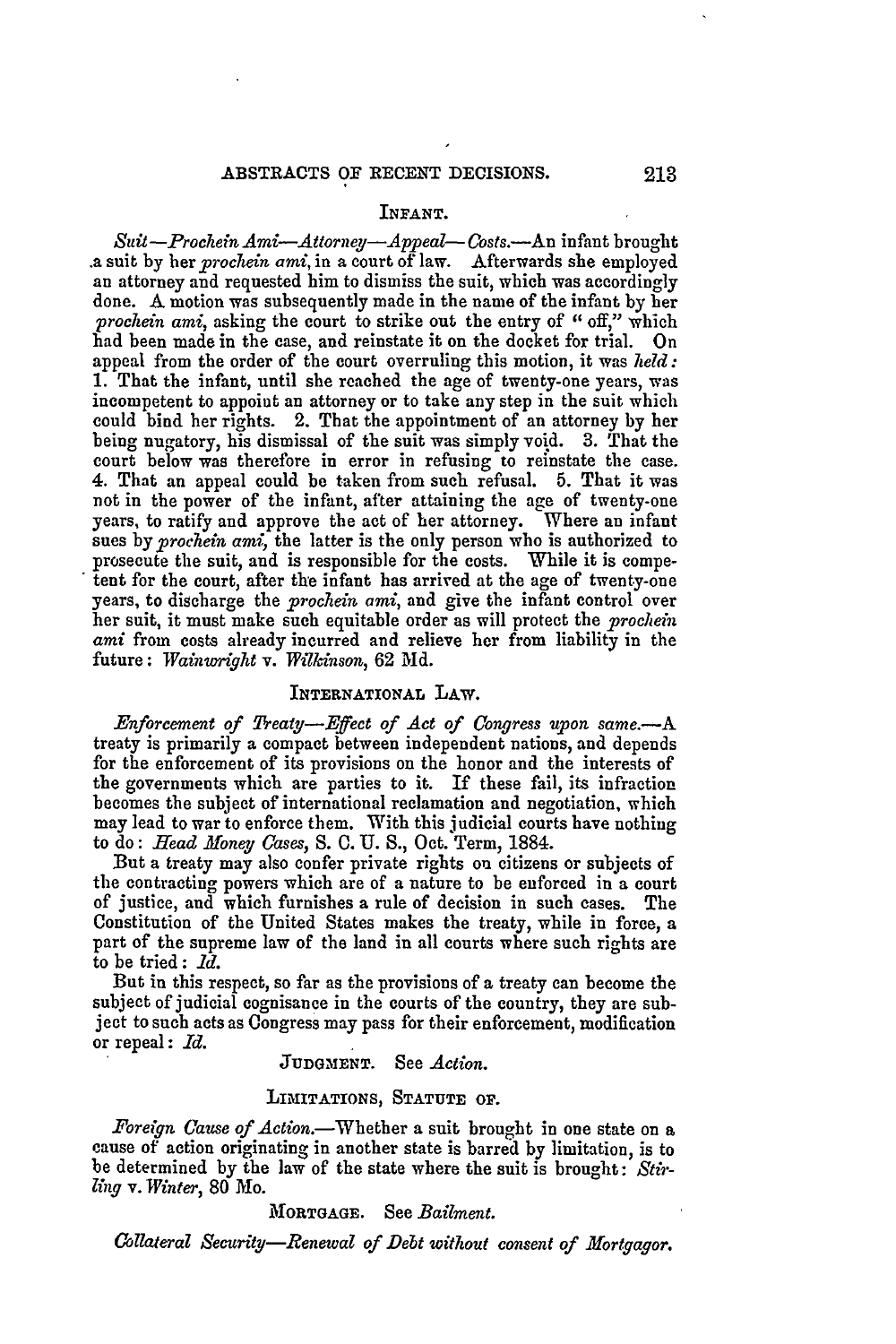#### ABSTRACTS **OF** RECENT DECISIONS. 214

-A married woman mortgaged her property to secure the note of her husband given for the purpose of raising money to pay the debt of a lumber company, of which he was president. The money was raised by loan from an insurance company, on the note of the lumber company at one year, with the mortgage as collateral thereto, and the insurance company had knowledge that the mortgaged property was designed by the mortgagor to serve as surety for the payment of the loan. Without the mortgagor's knowledge or consent, the note of the lumber company, at the end of the year, was renewed, and soon thereafter surrendered, cancelled and marked "paid" upon the books of the insurance company, and a new note, with other and different parties, was substituted in its place, and twice renewed, and then extended, the mortgage being all the while held as collateral. *Held*, that the mortgage was released: *People's Ins. Co. v. McDonnell,* 41 or 42 Ohio St.

# **MUNICIPAL CORPORATION.** See *Negligence.*

*Negligence-Fireworks-njury to Spectator.-A* **city** which undertakes the celebration of a holiday, under the authority of the **Pub.** Sts. **c.** 28, § 13 (which provides that the city council may appropriate money for such a purpose), exclusively for the gratuitous amusement of the through the negligence of servants of the city in discharging fireworks for the purposes of the celebration : *Tindley v. City of Salem,* 137 Mass.

# **NEGLIGENCE.** See *tunicipal Cororation.*

*Independent Contractor-Snpervision of Owner.-A* contractor entered into a written contract with the trustees of an estate, by which he agreed " to take down the entire building known as the A. house, belonging to said trustees, or so much thereof as the trustees may request;" and which also provided as follows: "All of said work to be done carefully, and under the direction and subject to the approval of the trustees." Held, that the trustees were liable for injuries occasioned to a third person by the negligence of the contractor, or of his servants, in doing the work named in the contract; Linnehan *v. Rollins,* 137 Mass.

*independent Contractor-Supervision of Work- Municipal Corpora*tion.-Where a city contracted for the construction of a cistern eighteen feet wide and twenty feet deep, in a street, and before the cistern was completed a horse fell into it and was killed for want of sufficient protection around and over the excavation to guard animals in the proper use of the street from danger. *J7eld,* that the city was liable for the loss of the horse, although it did not reserve or exercise any. control or direction over the manner of doing the work, except to see that it was done according to specifications which were a part of the contract: *City* of Circleville v. Nending, 41 or 42 Ohio St.

*Contributory Negligence- Crossing Track-Presumption that Company is obeying Ordinance.-When* a city council, **by** ordinance, prohibited the running of railroad trains through its limits at a rate of speed greater than that named in the ordinance, a traveller upon a street, in such city, crossing the track of a railroad, has a right to presume that the company will conform to such regulation. If he acts in accordance with such presumption, in the absence of knowledge of the fact that the rail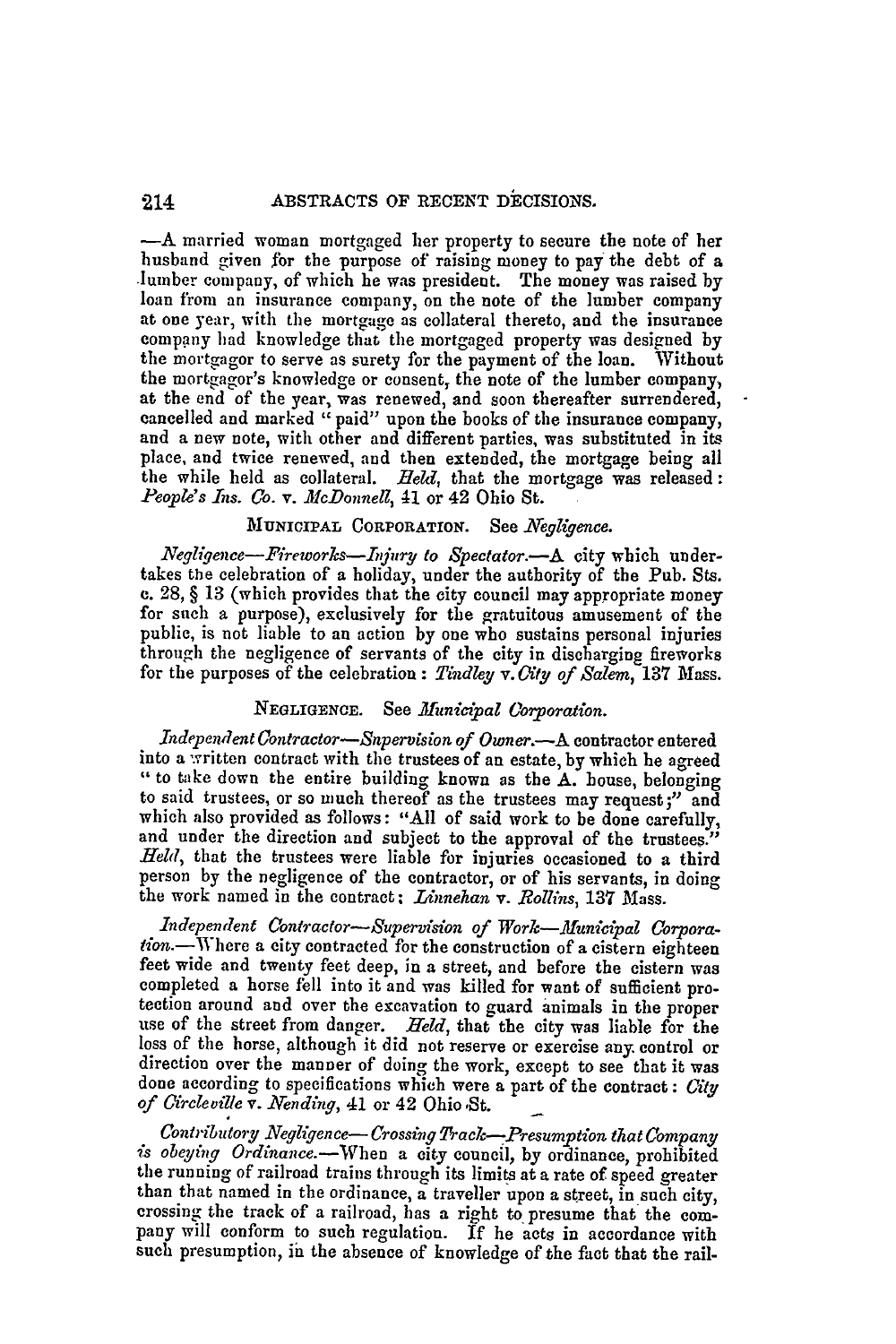road company is exceeding such limit in running a train, it will not of itself be an act of negligence: *Meek v. Penn. Co.,* **38** Ohio St. **632,** followed and approved. The trial judge did not err in substantially directing the jury to take into consideration **all** the objects and things at the crossing of the railroad and street, and to consider what was done **by** the deceased under all these circumstances, and in saying that if they found that his action was that of a person of ordinary prudence, they must also find that he was not guilty of contributory negligence: *Hart v. Devereux,* 41 or 42 Ohio St.

*Contributory Negligence--Independent Contractor--Negligence of Owner--Partnership* --Where there is evidence tending to prove negligence on the part of the defendant, and also evidence from which the proper inference to be drawn as to fault on the plaintiff's part is doubtful, it should be submitted to the jury to determine whether the plaintiff was injured by his own fault or that of the defendant.: *Kellg v. Rlowell,* 41 or 42 Ohio St.

A contractor agreed with the owner of a mine to do certain work therein, the owner engaging to furnish and put up such props or supports for the roof of the mine as would render the miners secure, whenever notified **by** the contractor that the same were necessary. *Held,* that although such notice from the contractor may not have been received by the owner, the owner, if he had actual knowledge that such supports were necessary, became liable in damages to an employee of the contractor, who, without negligence on his own part, had been injured while at work in the mine, through the want of such supports for the roof. If the overseer of the mine acted in behalf of a partnership of which he was a member, and the mine, at the time of the injury of the emloyee, was in the occupation of the firm, and the work was being done therein for the firm's use and benefit, the partnership will be liable for the neglect to furnish and put up the supports necessary for the safety of the contractor's employees: *Id.*

#### OFFICER.

*Public Porter-Action on his Bond.-A* person whose baggage has been lost through the negligence of a public porter licensed **by** the city as such, may maintain an action on a bond given by him to the city pursuant to charter and ordinance, for the faithful performance of the requirements of the ordinance and the safe delivery of all articles entrusted to his care: *City of Chillicothe v. Raynard*, 80 Mo.

# PARTNERSHIP. See *Negligence.*

# **POSSESSION.**

*Estates for Life and in Remainder-Adverse Possession.-The* possession of a life tenant is not adverse to the estate of the remainderman, and he cannot, by his declarations, acts or claim of a greater or different estate, make it adverse, so as to enable himself or others claiming under him to invoke the statute of limitations: *Keith v. Keith,* 80 **Mo.**

Acceptance of a deed from the true owner granting a life estate to the acceptor, with remainder over, waives any rights the latter may have acquired by a former adverse possession, and precludes him and those